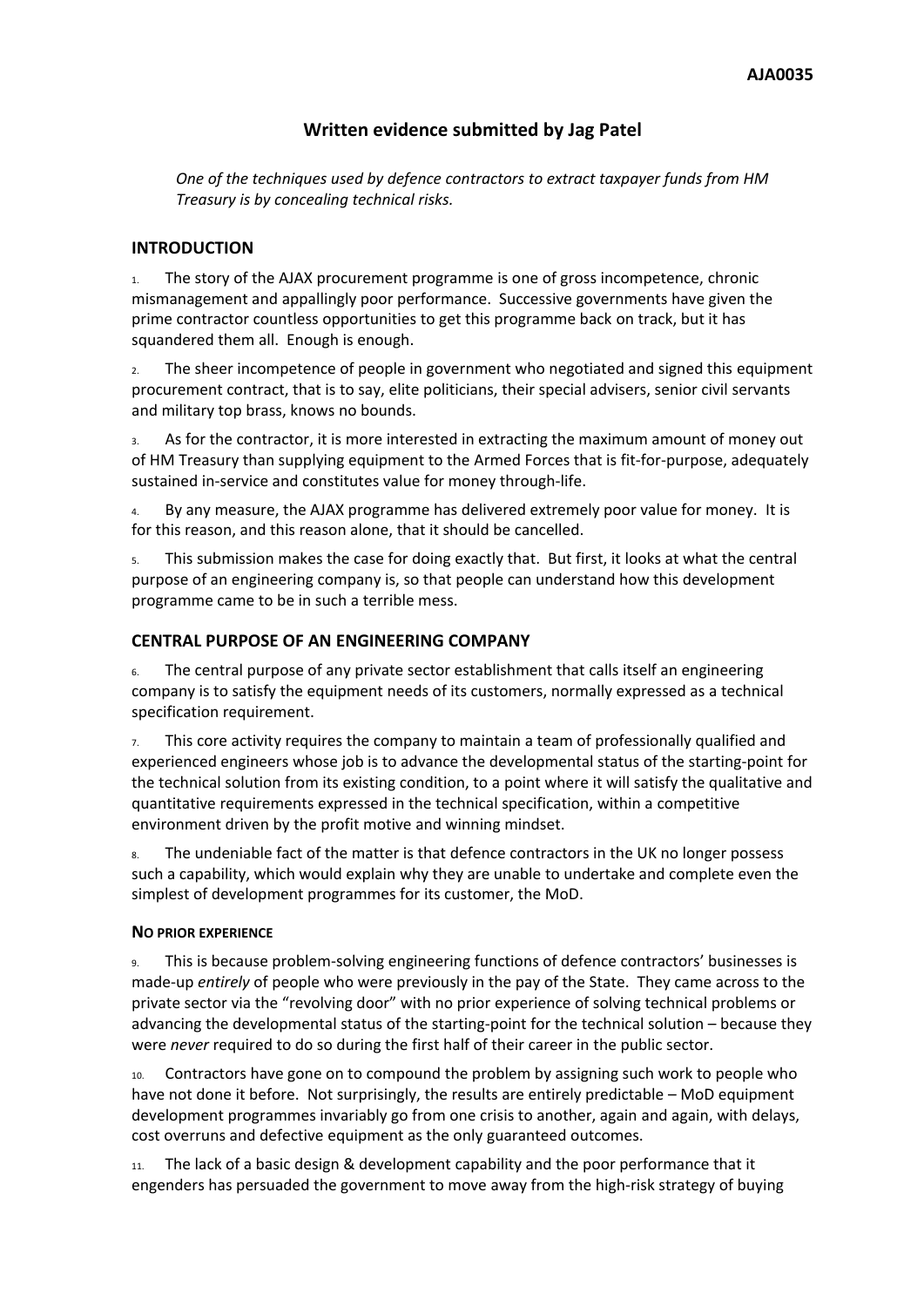equipment designed to a bespoke technical specification requirement to buying equipment *offthe-shelf*. 1

### **A FULLY ENGINEERED AND SUPPORTED TECHNICAL SOLUTION**

12. The attraction of off-the-self equipment is that it is a *fully* engineered and supported technical solution which satisfies the key user requirements at *no* additional cost or risk to the Exchequer, that is to say, it does *not* require any user-specified modifications or related development work laden with risk to be performed upon it – which has been the cause of persistent delays and cost overruns on equipment procurement programmes for as long anyone can remember.

13. In response, the proposition from contractors is the *same* as it has always been. They promise to develop the next generation of equipment platforms incorporating the latest technological advances, which unfortunately necessitates performing development work. Nowhere in their response is there any mention of off-the-shelf equipment. There is a simple reason for this, they have got none to offer – leaving the government with no choice, but to import what it needs from foreign equipment manufacturers.

14. In a clear signal that the government has lost faith in the ability of domestic contractors to satisfy its equipment needs, it has moved ahead to purchase the following off-the-shelf equipment platforms:

- a. Boeing H-47(ER) Chinook heavy-lift helicopters
- b. Artec BOXER armoured vehicles
- c. Boeing E-7 Wedgetail airborne early warning and control aircraft
- d. General Atomics MQ-9B Protector armed drones
- e. Boeing Apache AH-64E attack helicopters equipped with Lockheed Martin AGM-179 Joint Air-to-Ground Missiles
- f. Boeing P-8A Poseidon maritime patrol aircraft

15. Accordingly, the replacement for AJAX should be selected from a choice of *existing* in-service platforms which satisfy the key user requirements, by first conducting a comprehensive market survey and then a comparative analysis of their validated performance characteristics.

# **CONCEALING TECHNICAL RISKS**

16. One of the techniques used by defence contractors to extract taxpayer funds from HM Treasury is by concealing technical risks.

17. Anyone who has worked in the defence engineering industry will know that financial risks start-out as innocuous looking technical risks on the contractor's premises, where selected ones are *deliberately* concealed by the contractor during the design & development phase, then skilfully transferred to MoD Abbey Wood, Bristol where they suddenly morph into "show stopping" risks and come to the fore immediately *after* the main investment decision has been taken, ultimately ending up as an additional cost burden on Front Line Commands, who have been given day-to-day responsibility for managing the defence equipment budget.

18. This happens because a key behavioural characteristic of contractors is that they will *always* choose to conceal technical risks identified early in the programme, by engaging with procurement officials and getting them to focus on *declared* risks which ordinarily fall in the trivia category, whilst skilfully diverting their attention away from those really huge "show stopping" risks which they will only reveal later on, when things go wrong, to realise their objective of

<sup>1</sup> Written submission to the Public Accounts Committee, Inquiry into *Improving the performance of defence contracts*, written evidence from Jag Patel IPC0001, published 12 July 2021, p.4, PDF file. <https://committees.parliament.uk/writtenevidence/37726/pdf/>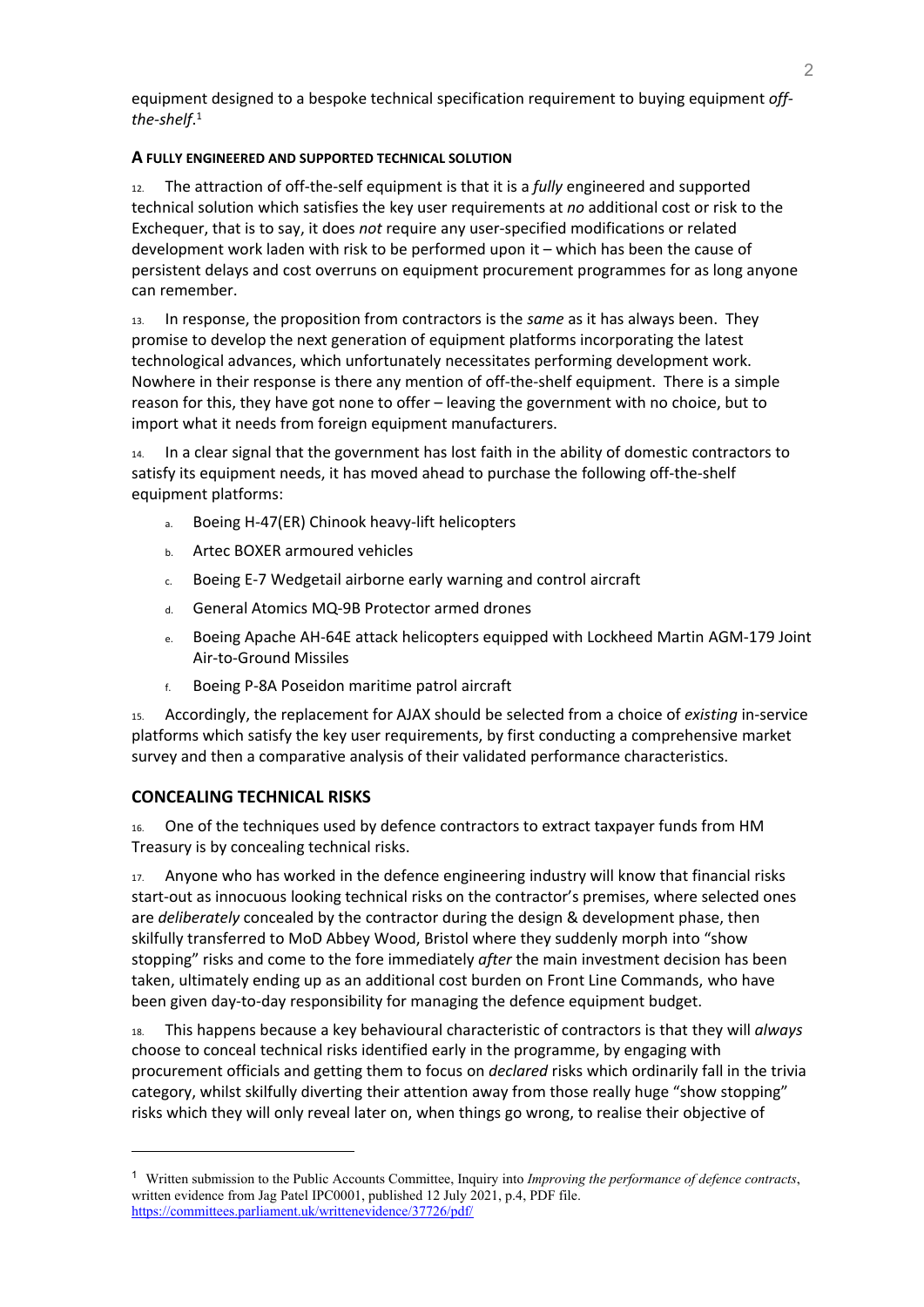"growing" the contract by getting Abbey Wood Team Leader to raise Contract Amendments and/or let Post Design Services contracts.

#### **COERCING PROCUREMENT OFFICIALS**

19. They achieve this by contriving situations which entice procurement officials into partaking in detailed design decisions relating to the evolving technical solution, and then using this involvement to coerce procurement officials into raising Contract Amendments later on. Indeed, it the very *existence* of Contract Amendments and PDS contracts that causes contractors to conceal "show stopping" risks in the first place!

20. These concealed risks then come to the fore immediately after (never before) the main investment decision has been taken, surprising everyone (except the contractor) and imposing a budget-busting burden on FLCs. What is particularly disturbing about this deceitful behaviour is that it is being masterminded by people who were previously in the pay of the State.

21. And because there exists no *Code on Ethical Behaviour in Business* which would offer protection to good people on the contractor's payroll who are driven by strong professional, ethical and moral values and who would otherwise blow the whistle on this conspiracy of concealment, they are forced to remain silent.

22. So, the chances of financial risks materialising on any programme that requires development work to be performed upon it are about as certain as night follows day.

# **TRASHING GOOD ENGINEERING PRACTICE**

23. AJAX is a classic example of a development programme where the contractor's commercial interests trump good engineering practice.

24. As any professional engineer knows, good engineering practice requires that development of a product comprising a complex technological mix of electronic, electrical, mechanical and software components should be advanced in a systematic way – using the well-established design, development, systems integration, prototyping and testing phases – to ensure it satisfies fully, the technical specification requirement *before* proceeding to the serial production phase. This tried and tested methodology has been in use from the earliest of times, indeed, going back as far as the Industrial Revolution.

25. The desire to push back the frontiers of discovery and quest for scientific knowledge eventually culminated in engineering pioneers building machines that were capable of producing consumer products in large quantities, making the necessities of life much more affordable, and freeing up more time for leisure. To begin with, the development of precision engineered products was led by private interests. However, the State came to recognise the value of these technological advances made in the civilian arena and quickly requisitioned the capability and know-how for its own military purposes.

26. Like the consumer market in engineered products, defence equipment for the Armed Forces is subject to the same principles of good engineering practice.

#### **ALIENATING ENGINEERING PROFESSIONALS**

27. Whereas the development of consumer goods has always been funded by private capital, the costs associated with the design, development and manufacture of defence equipment is paid for by the taxpayer, which has, in the latter part of the twentieth century – coincident with the emergence of *crony capitalism* (the nexus between the political elite and big business that puts the national interest *last*) – created perverse incentives which actively encourages the *trashing* of good engineering practice, for no reason other than to serve the narrow commercial interests of defence equipment manufacturers – alienating engineering professionals along the way, who only came into it to do the right thing, as their predecessors have done for countless years. No wonder, today's young graduate engineers with a sense of purpose are shunning defence contractors!